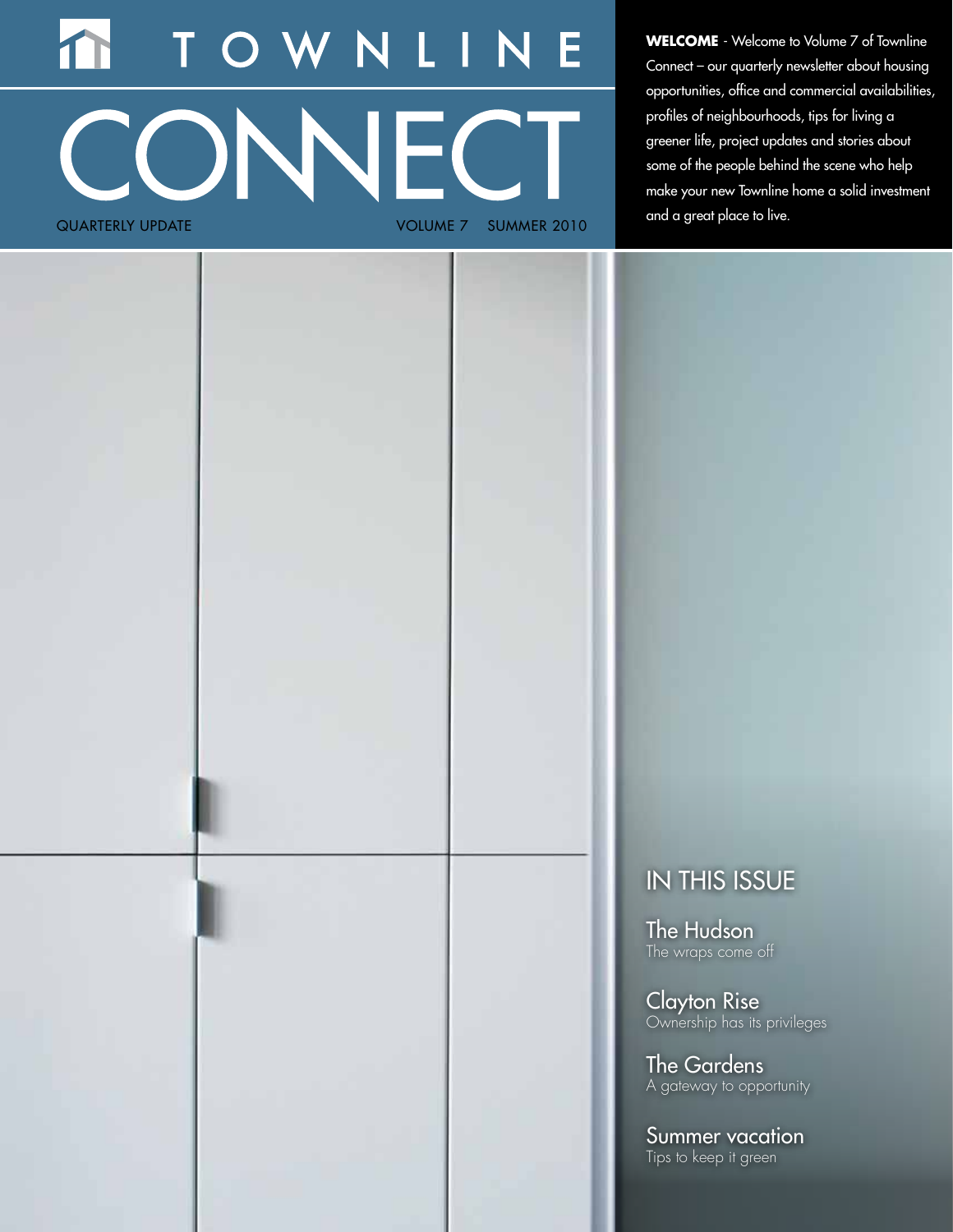The veils have been removed from the exterior of The Hudson to reveal the painstakingly restored terra cotta façades. It took a team of artisans two years to complete this homage to a bygone era of decorative Georgian architecture. It's a style that would be prohibitively expensive to do from scratch today. That makes The Hudson an exceptionally rare historic monument – as well as thoughtfully modern residences.

Those residences have also had an unveiling of their own with the recent completion of a fully furnished Display Home. As you can see from the images, it's an artful juxtaposition of the historic building and the modern homes. They play off one another beautifully and help to define a unique series of homes.

The homes are very well planned and make efficient use of the space. There's ample storage within the suites, and many homes have a bonus room that could function as an office, wine room or space for oversized sports gear. The finishing is crisp with a high level of attention to detail.

The Hudson is really unlike anything else you will see in Victoria.... and perhaps in Canada.

We anticipate having an occupancy permit by late August. Completions and move-ins will start as early as late August and carry on into September of this year.

And, if that isn't enough unveiling for you, we also opened our new Sales Office recently. It's at the northeast corner of Douglas and Herald at 1803 Douglas Street. It's a more compact, simpler display of the homes at The Hudson. But, all the information you could need or want is there for the asking. We even relocated our kitchen and bathroom vignettes.

With The Hudson nearing completion there's a lot to see and be excited about. And so, when we asked our sales team, Tracy and Mailo (pronounced "my-low"), to tell us their favourite things about The Hudson, they had a tough time deciding. There's just so much to love about this place!

While you're in the neighbourhood visiting, you might like to take a stroll to see just how close-to-home everything is to The Hudson. In fact, The Hudson has a Walkscore of 98! (www.walkscore.com) That's almost unheard of. The average walkscore for an address in a North American city is only 49. Chances are good that you won't find a better walkscore in all of Victoria than The Hudson. You won't need your car as much, and you'll be able to enjoy the fresh Victoria air while you get a bit of exercise walking around your new neighbourhood. It'll be good for the environment, and good for your health.

The new Sales Centre at 1803 Douglas is open regular hours daily from noon - 5pm except Thursdays and Fridays. Stop by or give us a call anytime at 250.388.0018 or 1.877.388.0018. We'll be happy to give you a private unveiling of wonders of The Hudson.

Priced from \$377,000. hudsonliving.ca

## **Team Hudson: a.k.a. Tracy & Mailo.**



## **The Wraps Come Off The Hudson.**

*Tracy Menzies (right) and Mailo Paukkunen, The Hudson sales team*

The good thing is that they know a lot about The Hudson, and can help you to make the right purchase decision. Here's what they have to say:

#### What's the Best thing about The Hudson?

Tracy: Location! Location! Location! Walk to China Town, theatres, shopping, and the great neighbourhood restaurants.

Mailo: Its uniqueness. The heritage look! I want to live in the old BAY!

#### What's your favourite historic feature of The Hudson?

T: The beautiful refurbished windows on the heritage façade.

M: My view of the refurbished heritage pillars outside my window.

#### What's your favourite new feature of The Hudson?

T: The sleek modern kitchens plus the geothermal heating (and cooling!) – it's good for me and the environment.

M: Translucent glass sliding doors for the bedroom.

#### Whats your favourite home type, and why?

T: Plan 27 with skyline views in a bright open 2-level plan, 17ft ceilings, and most importantly… my dream ensuite (complete with heated floors).

M: Plan 5 is a cute, cozy suite with high ceilings. When the glass sliding doors are open, it feels much more spacious than the actual square footage! It's a perfect size for a young person like myself!

To hear more about The Hudson (or just to learn more about Tracy and Mailo), call them at 250.388.0018.



*Custom-built, dark stained oak cabinets with fully integrated appliances and quartz countertops – a highlight of the homes at The Hudson. Above: Modern interiors with beautiful historic exteriors.*



*Below: Overheight ceilings soar above the bedroom with sliding glass doors.*

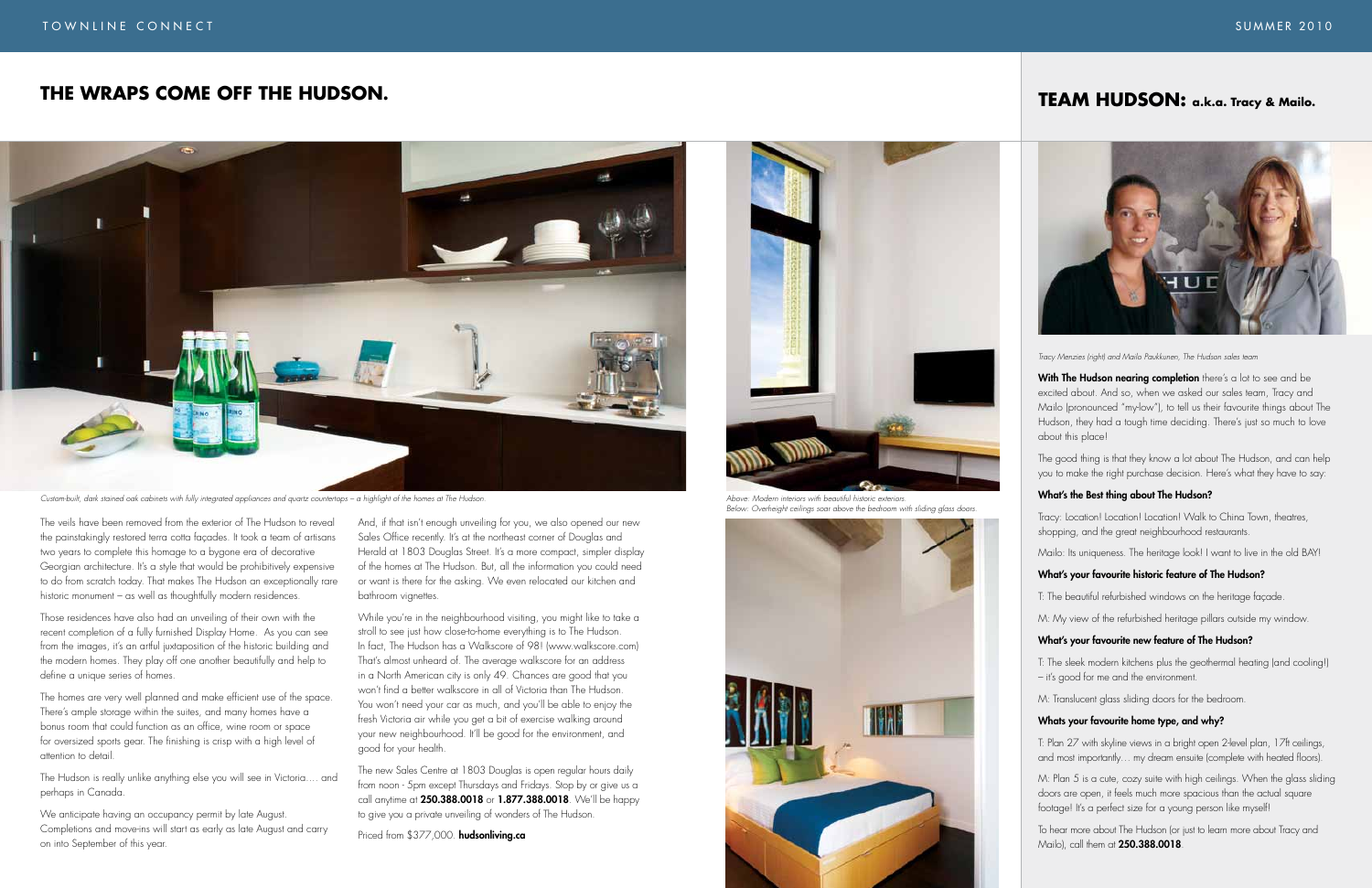**If you know the City of Richmond** you're probably familiar with Fantasy Gardens, or Fantasy Garden World as some knew it. It's a large patch of land at the southeastern gateway to Richmond with a storied history. It's been a massive plant store, the location for numerous television episodes like the X-Files as well as a set for movies. But, it's probably best known as the site of a botanical garden themed "amusement park" with numerous medieval styled buildings including a castle and a windmill.

For years now, it has sat unused. And, many of the buildings are in a sorry state. So, it's exciting to announce a partnership of Townline and TA Development One (Canada) Ltd. (along with the City of Richmond) to redefine the entire site.

To begin with, the 12-acre botanical garden will become a public park operated by the City. It will be open for all to enjoy. No more admission fees like there were when it was privately operated. There will be many sections to the park with walking trails, a demonstration forest, an open green space that will allow for formal (such as outdoor wedding ceremonies) and informal gatherings.

There is talk of a community garden area, and an agricultural learning centre. It will be a welcome addition to the Garden City's parks preserve.

If you'd like to learn more about The Gardens, visit our mini website at www.GatewaytoRichmond.com and if you are interested in living at The Gardens go to **www.LiveatTheGardens.ca** and register today.





The Gardens will be a series of mixed-use buildings with a large residential component and a range of commercial/retail that will see a grocery store, a signature restaurant and a variety of daily essential services that will make The Gardens a self-contained urban village. And, there will be pedestrianfriendly walkways, tree-lined streets, open green spaces and gardens within the residential areas to encourage a sense of community.

With the possible addition of the community garden, a person could live a very ecological life. In an age when we are being encouraged to get the things we need from within 100 kilometers of home (or 100 miles. See www.100milediet.org), a person living at the Gardens could do that within 100 metres of their home! Now, that's living green at The Gardens!

This is a prime location with great proximity to shopping, connections to the Canada Line, a new daycare, and much more to satisfy your daily needs.

As for the form that the residences will take, it's early days yet – far too early to say exactly what it will look like. But, suffice it to say that it will be neighbourly, attractive, modern and highly livable. It will be a positive addition to the southeast corner of Richmond, and truly mark the gateway to the Garden City.

## **The Gardens: no longer a fantasy**

The remaining lands - currently the parking lot to the south and the neglected themed buildings - will be re-developed by Townline in partnership with TA Development One (Canada) Ltd. and will be known as The Gardens. *The Clubhouse at Clayton Rise. The wet bar and the pool. (Yes. That's wet, too.) Preliminary artist's conception of the homes at The Gardens.*

In parts of the world, there are clubs that cost over a million dollars to join. For that price, you could buy three homes at Clayton Rise and pocket a good chunk of change.

But, as amazing as the Clubhouse is, and as much time as you might spend there, you won't be living in the Clubhouse. It's just a bonus... a pretty outstanding bonus, though.

Clayton Rise is really about the homes, and the community that has been created. All the homes at Clayton Rise are 2 or 3 bedroom townhomes. They have modern plans with pitched roofs and light-filled rooms. All kitchen appliances are included and the kitchen has quartz countertops, not cheap plastic laminate. There are fenced yards and cultivated community greens.

There are stunning views of Mount Baker and the Fraser Valley for you to take in while you are kibbitzing with a neighbour or burning something on the BBQ.



It's all very comfortable, very friendly and much more than you might expect in a home that starts at around \$300,000.

As noted, some homes are complete and your new neighbours have already moved in. More homes will be completed over the summer and there has just been a new release of homes available to buy now and move in by late fall.

Recently prices have increased modestly, and it's possible that there will be subsequent increases in the coming months, so the sooner you buy your new home the more you will save, and the sooner you can start enjoying the Clubhouse membership privileges that owning a home at Clayton Rise offers.

Visit our website (claytonrise.com), or better still visit us at our Sales Centre. We have our Display Home open and we can show you around the Clubhouse and pool. That way you can really get a sense of what life at Clayton Rise can be. And you can cure your pool envy by becoming a member of what we think is the best club in Cloverdale.

Open noon to 5 pm daily (except Thursday and Friday)

195th and 68a Avenue in Surrey.

www.claytonrise.com 778.278.0030

## **CLAYTON RISE: Ownership has its membership privileges**



**The pool is open.** The sun is out (occasionally). And the neighbours are moving in. Clayton Rise really is a step up, but without spending an arm and a leg to do it. The homes alone represent great value and comfy living. But, when you add in the fabulous Clubhouse, pool, pool table, BBQ, exercise room, fireside lounge it's a pretty exclusive opportunity with an all inclusive, and very accessible price taa.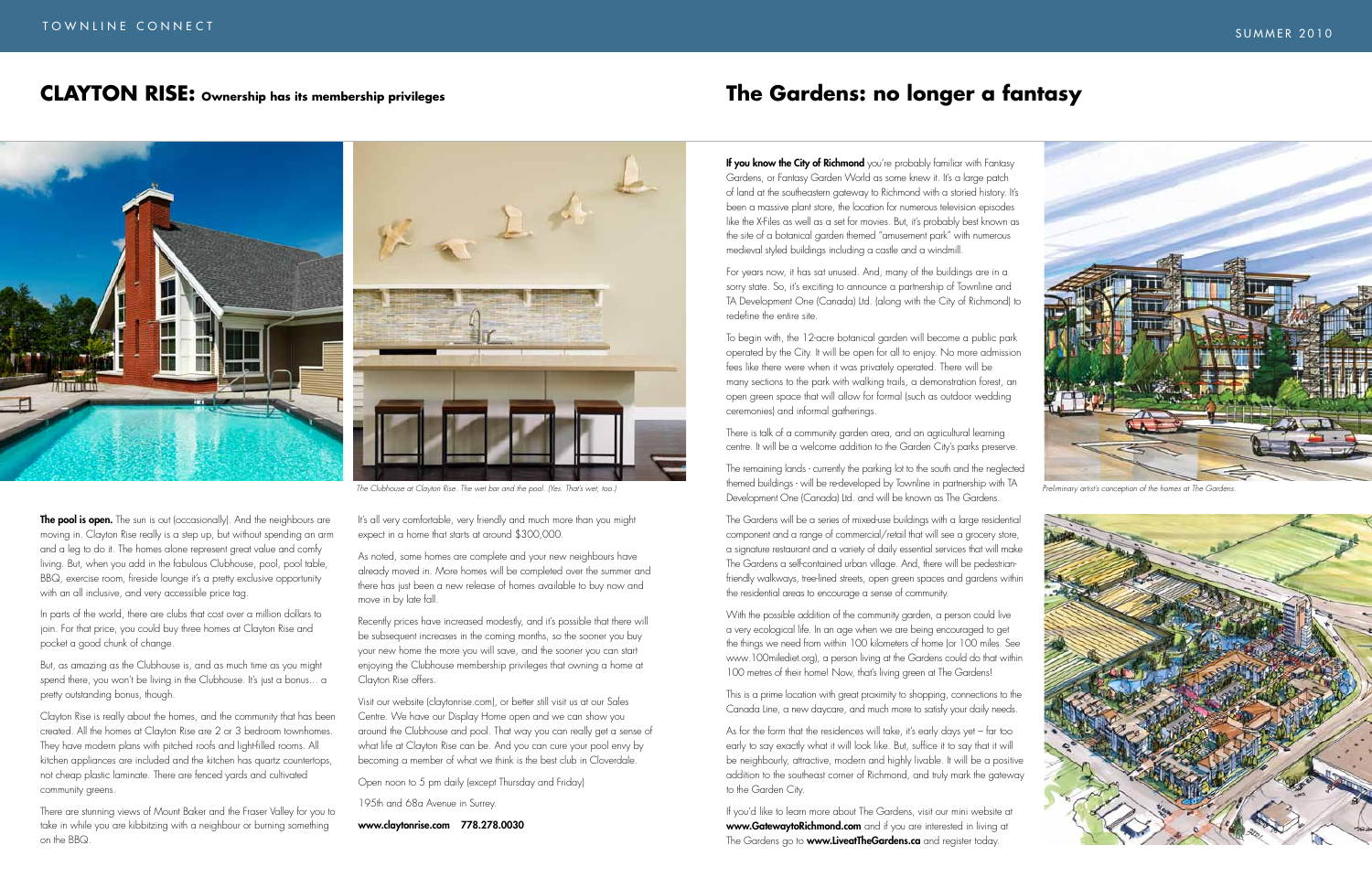#### **RESIDENTIAL COMING SOON**

#### **The Hudson**

This will consist of the redevelopment of a whole city block, including the historic Hudson's Bay Building which features 17 foot ceilings on the ground floor. This project features a wide range of commercial leasing opportunities.

Douglas and Fisgard Streets, Victoria, BC Now Leasing

**Visit:** www.hudsonliving.ca **Email:** retail@hudsonliving.ca

Hudson Place will occupy the lands that are currently the old Bay parkade – and will be connected to The Hudson by a pedestrian oriented walkway. It will be two mixed-use buildings with ground-oriented commercial and residences above. Blanshard and Herald Streets Visit: hudsonplace.ca

#### **The Gardens**

A mixed-use neighbourhood in a key gateway location in Richmond that will offer various commercial leasing opportunities.

#### Now Leasing

**Email:** lease@gatewaytorichmond.com

## **HOME Office**

#### The Townline Group of Companies 120 -13575 Commerce Parkway Richmond, BC Canada V6V 2L1

Call: 604 276 8823 **Visit:** www.townline.ca



A mixed use neighbourhood in a key gateway location in Richmond that will offer residential and commercial opportunities. **Visit:** www.gatewaytorichmond.ca or

#### **OFFICE/COMMERCIAL**

#### **Hudson Place**

#### **Hudson Walk**

Hudson Walk will be a mixed-use, multifamily residential community with ground floor retail, shops and restaurants that will add to the texture of life in the Uptown District of Victoria. Blanshard and Caledonia Streets Visit: hudsonwalk.ca

#### **Hudson Mews**

The 12 storey Hudson Mews is made up of 120 home-ownership and rental suites and is a proud partnership between BC Housing and TL Housing Solutions. Stay tuned for more information.

 Call: 250-388-0018 or toll free 1-877-388-0018 Web: www.hudsonliving.ca

An exceptionally limited collection of homes located in Vancouver's desirable Yaletown District. **SOLD OUT** 

## **The Gardens**

Historic loft conversion of the Crane building in Vancouver's Crosstown district. **SOLD OUT**  www.liveatthegardens.ca **Coming Fall 2010** 

Luxurious three or four bedroom homes in Richmond's most desirable neighbourhood with two car garages, fully fenced backyards, spacious kitchens and open floor plans. Number One Road and Westminster Hwy,

## **Terra Nova** Terra Nova, Richmond, BC Call: 604 276 8823 **Coming Late 2010**

# **Acheson Road**  4 residences to complete this rare collection in mind.

of duplex homes. Clad in timeless brick and located close to services and entertainment, the Acheson Duplexes are described by the Richmond city council as an "example for Richmond", and are distinct residences designed with the single-family community

7660 Acheson Road, Richmond, BC **Coming Fall 2010**



# **SOLD OUT**

#### **Clayton Rise**

Two and three bedroom townhomes in the desirable Clayton neighbourhood of Cloverdale. Features The Clubhouse with fireside lounge, games room, movie theatre and outdoor pool.

> Priced from the low \$300,000s 68A Avenue & 195 Street, Surrey, BC

Call: 778-278-0030 Web: www.claytonrise.com

#### SALES CENTRE AND DISPLAY HOME NOW OPEN. Register Today







#### **The Hudson**

A unique collection of flats, 2-level lofts and innovative courtyard homes in Victoria's historic Hudson's Bay Building. Volumetric, modernist interiors for the next century of living in Uptown Victoria.

Priced from \$377,000

#### NEW SALES CENTRE AND DISPLAY HOME NOW OPEN.

#### **1241 Homer**

#### **540 Beatty**

#### **Heritance**

3 bedroom single family homes in the heart of Clayton Village with finished basements, fenced yards and detached two-car garages. SOLD OUT

#### **Compass**

Compass' contemporary Townhomes offer spacious two and three-bedroom floorplans, an enviable list of luxurious features, and a sought-after Cloverdale location that combines small town charm with urban convenience. SOLD OUT

For other opportunities in Cloverdale, see Clayton Rise.

#### **Thunderbird Creek**

This lush masterplanned community in Squamish offers acres of parkland, stunning views, and an extensive network of trails. CURRENT RELEASE - SOLD OUT To register for future releases, visit www.thunderbirdliving.com